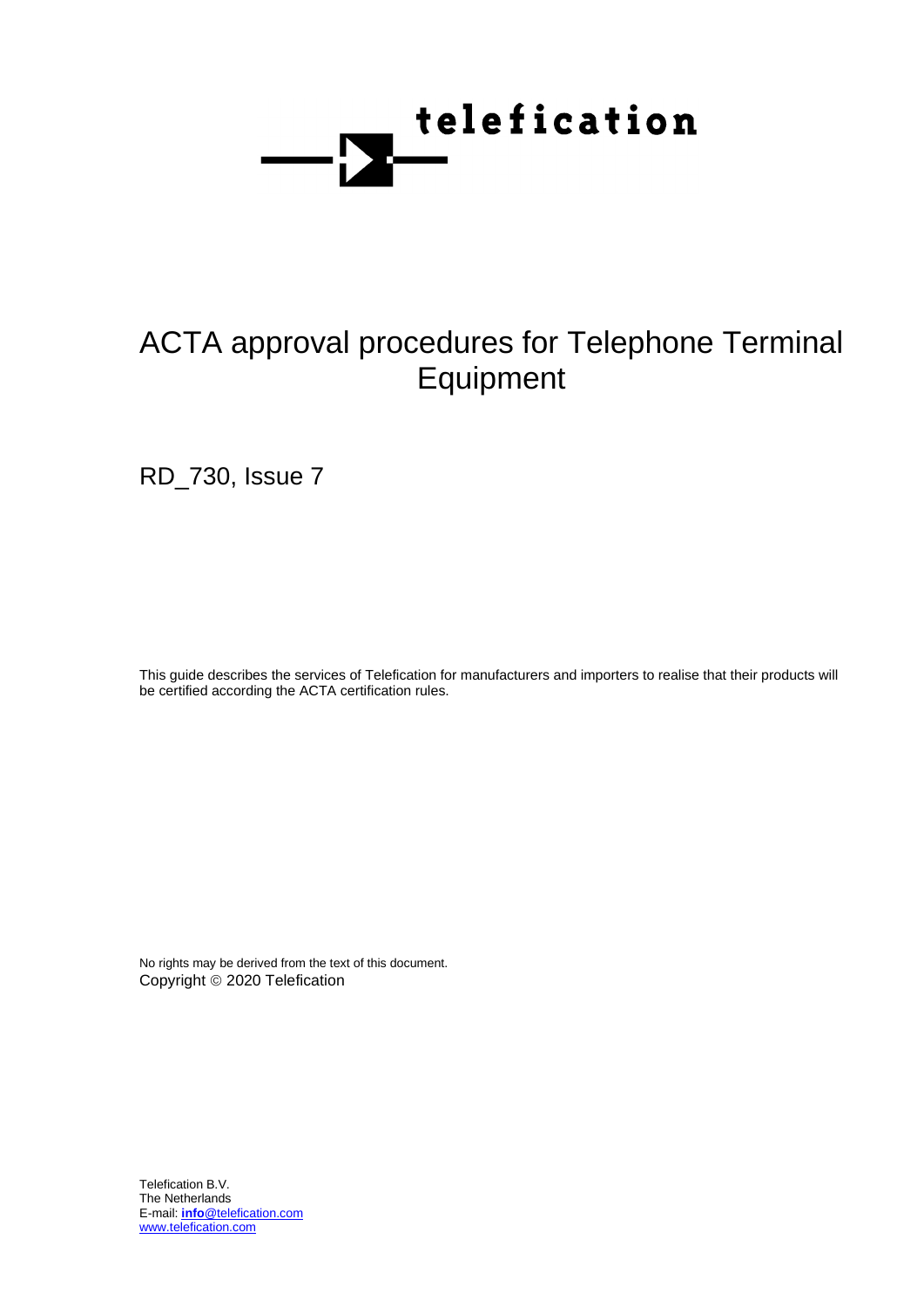ACTA approval procedures for Telephone Terminal Equipment 26 March 2020<br>RD 730, issue 7 Page 2 of 17



## Revision record sheet

NOTE: The person who initiated the document or modified the document is responsible for maintaining this record sheet.

| <b>Revision</b> | <b>Section</b><br>number | Page<br>number | Date       | remark(s)                                                                                            | <b>Issued by</b> |
|-----------------|--------------------------|----------------|------------|------------------------------------------------------------------------------------------------------|------------------|
| 6               |                          | 2              | 18-08-2016 | Revision record sheet added                                                                          | <b>EB</b>        |
|                 | 1.1                      | 4              | 18-08-2016 | Modified paragraph About Telefication                                                                | EB               |
|                 | 7.4                      | 10             | 18-08-2016 | Modified paragraph Termination (expiration),<br>reduction, suspension and withdrawal of Certificates | EB               |
|                 | Front page               | 1              | 18-08-2016 | Changed footer bank first page                                                                       | EB               |
|                 | Annex C                  | 17             | 18-08-2016 | Changed Phone number                                                                                 | EB               |
|                 | Annex B                  | 16             | 18-08-2016 | Added RQ 160                                                                                         | EB               |
| 7               | 6                        | 6              | 26-03-2020 | Update allowed formats                                                                               | <b>WJJ</b>       |
|                 |                          |                |            |                                                                                                      |                  |
|                 |                          |                |            |                                                                                                      |                  |
|                 |                          |                |            |                                                                                                      |                  |
|                 |                          |                |            |                                                                                                      |                  |
|                 |                          |                |            |                                                                                                      |                  |
|                 |                          |                |            |                                                                                                      |                  |
|                 |                          |                |            |                                                                                                      |                  |
|                 |                          |                |            |                                                                                                      |                  |
|                 |                          |                |            |                                                                                                      |                  |
|                 |                          |                |            |                                                                                                      |                  |
|                 |                          |                |            |                                                                                                      |                  |
|                 |                          |                |            |                                                                                                      |                  |
|                 |                          |                |            |                                                                                                      |                  |
|                 |                          |                |            |                                                                                                      |                  |
|                 |                          |                |            |                                                                                                      |                  |

| Issued/modified by<br>Function | : Willem Jan Jong<br>: Manager Product Certification |
|--------------------------------|------------------------------------------------------|
| <b>Revision</b>                | · 07<br>$: 26 - 03 - 2020$                           |
| Date                           |                                                      |

Verified by : Axel Gase Function : Quality assurance manager<br>Date : 26-03-2020  $: 26 - 03 - 2020$ 

| Released by     | : Axel Gase                 |
|-----------------|-----------------------------|
| Function        | : Quality assurance manager |
| Date of release | $: 26 - 03 - 2020$          |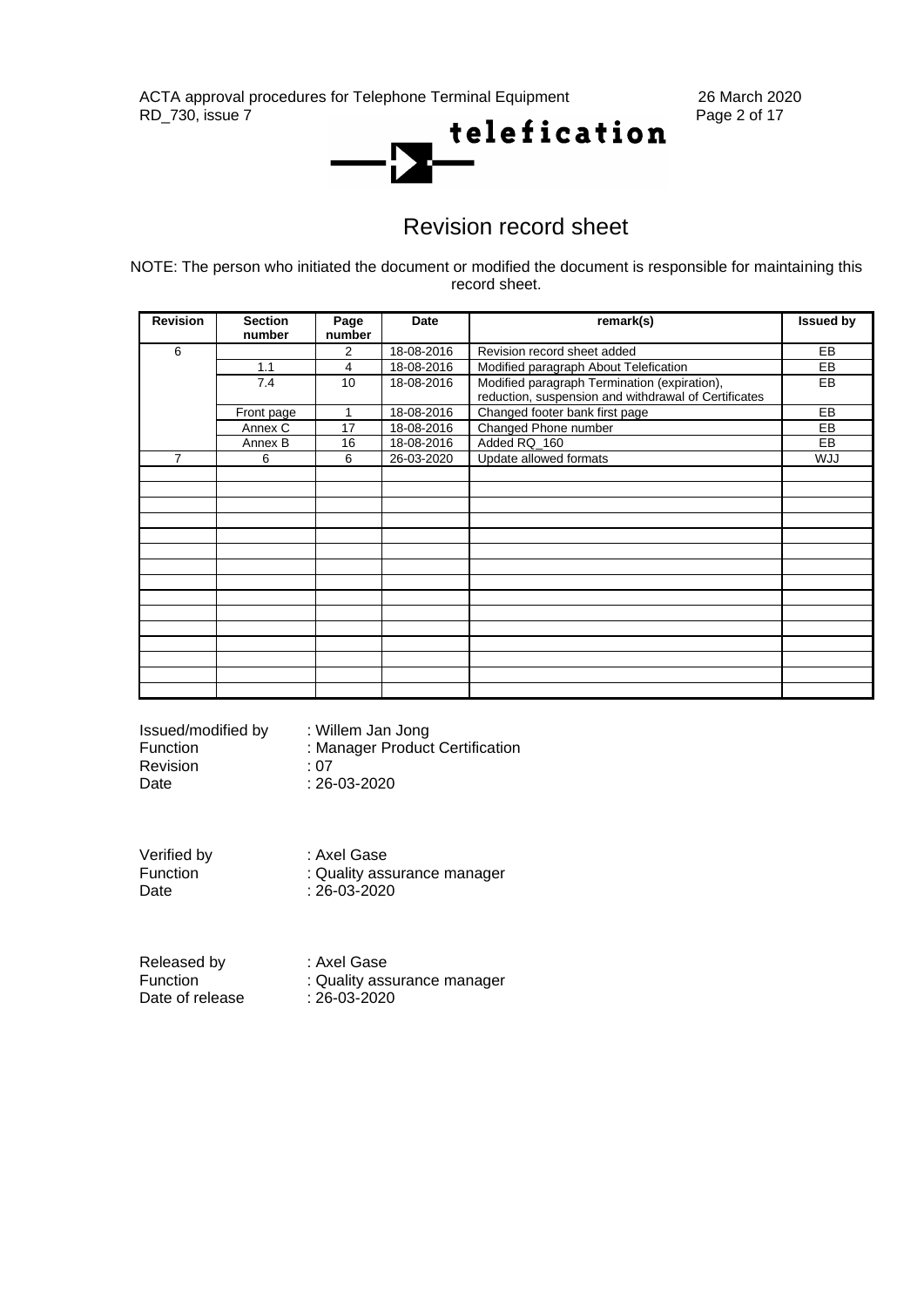

## Contents

| 1                |                 |                                                                                   |  |  |  |  |
|------------------|-----------------|-----------------------------------------------------------------------------------|--|--|--|--|
| 1.1              |                 |                                                                                   |  |  |  |  |
| 1.2              |                 |                                                                                   |  |  |  |  |
| 1.3              |                 |                                                                                   |  |  |  |  |
| $\overline{2}$   |                 |                                                                                   |  |  |  |  |
| 3                |                 |                                                                                   |  |  |  |  |
| 4                |                 |                                                                                   |  |  |  |  |
| 5                |                 |                                                                                   |  |  |  |  |
| 6                |                 |                                                                                   |  |  |  |  |
| 6.1              |                 |                                                                                   |  |  |  |  |
| 6.2              |                 |                                                                                   |  |  |  |  |
| 6.3              |                 |                                                                                   |  |  |  |  |
| 6.4              |                 |                                                                                   |  |  |  |  |
| 6.5              |                 |                                                                                   |  |  |  |  |
| 6.6              |                 |                                                                                   |  |  |  |  |
| 6.7              |                 |                                                                                   |  |  |  |  |
| 6.8              |                 |                                                                                   |  |  |  |  |
| $\overline{7}$   |                 |                                                                                   |  |  |  |  |
| 7.1              |                 |                                                                                   |  |  |  |  |
| 7.2              |                 |                                                                                   |  |  |  |  |
| 7.3              |                 |                                                                                   |  |  |  |  |
| 7.4              |                 | TERMINATION (EXPIRATION), REDUCTION, SUSPENSION AND WITHDRAWAL OF CERTIFICATES 10 |  |  |  |  |
| 8                |                 |                                                                                   |  |  |  |  |
| 8.1              |                 |                                                                                   |  |  |  |  |
| 8.2              |                 |                                                                                   |  |  |  |  |
| 8.3              |                 |                                                                                   |  |  |  |  |
| 8.4              |                 |                                                                                   |  |  |  |  |
| 8.5              |                 |                                                                                   |  |  |  |  |
| 8.6              |                 |                                                                                   |  |  |  |  |
| $\boldsymbol{9}$ |                 |                                                                                   |  |  |  |  |
| <b>10</b>        |                 |                                                                                   |  |  |  |  |
| 11               |                 |                                                                                   |  |  |  |  |
|                  | <b>ANNEX A:</b> |                                                                                   |  |  |  |  |
|                  | <b>ANNEX B:</b> |                                                                                   |  |  |  |  |
|                  | <b>ANNEX C:</b> |                                                                                   |  |  |  |  |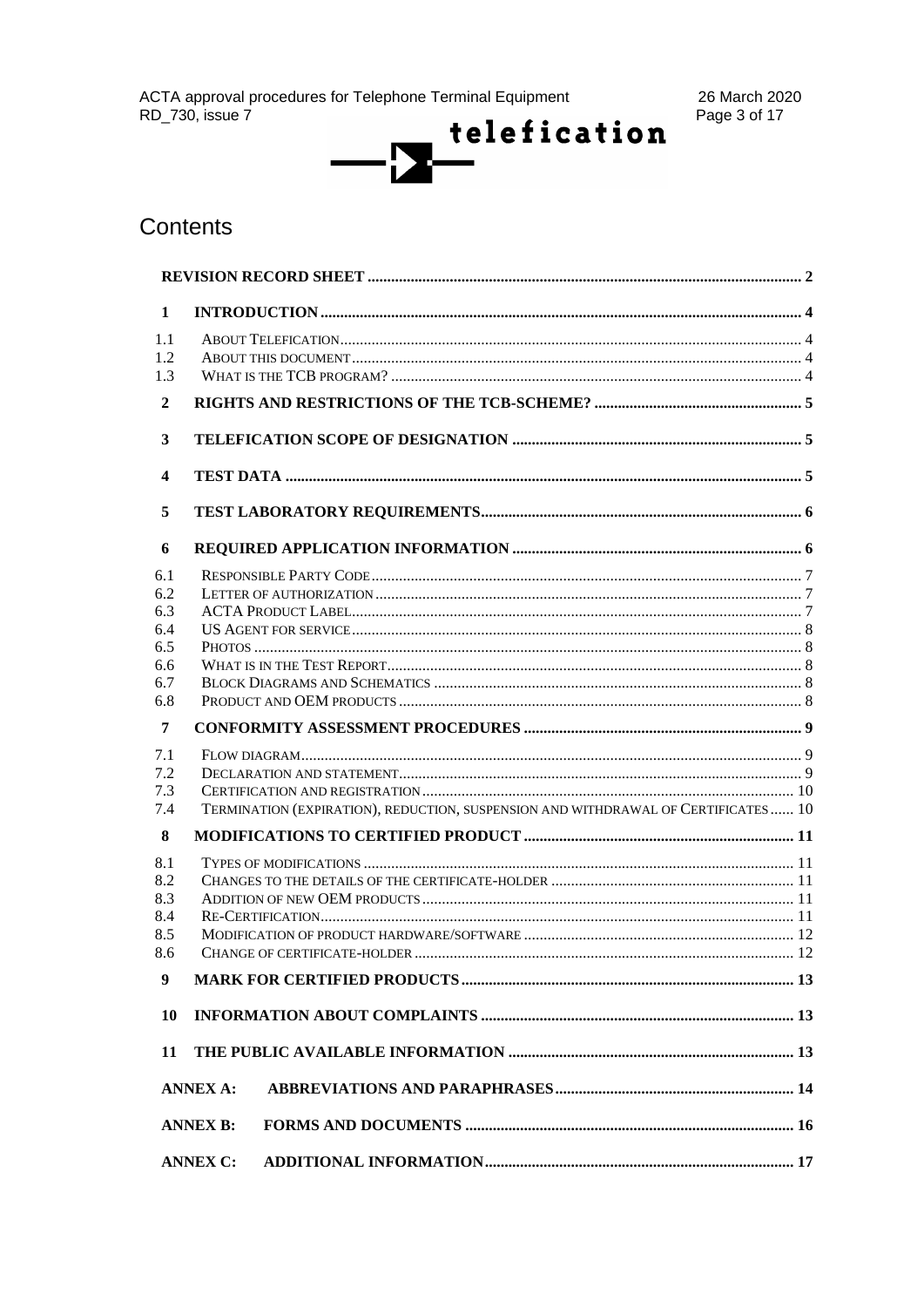

## 1 Introduction

### 1.1 About Telefication

Telefication is a third party test laboratory and third party certification body. The Dutch Council for Accreditation (Raad voor Accreditatie: RvA) has accredited Telefication to ISO/IEC 17025 (laboratory) and NEN-EN-ISO/IEC 17065 (product certification).

More information about Telefication is available in *RD\_560, About Telefication Certification.*

### 1.2 About this document

This document is a guide for manufacturers and importers, who want to apply for the services of Telefication in order to realise that their products will be certified according the Federal Communication Commission's (FCC), Part 68 rules and regulations and with the applicable technical criteria for terminal equipment to prevent network harm through the act of publishing such criteria developed by the American National Standards Institute ("ANSI")-accredited standards development organizations adopted by the Administrative Council for Terminal Attachment (ACTA) by Telecommunications Certification Bodies (TCB).

## 1.3 What is the TCB program?

The FCC authorized Telefication to issue FCC Grants in line with Part 2.960 of 47 CFR starting on August 21, 2000. Telefication operates under the requirements of CFR 47 Part 2.962. Please consult the FCC rule sections for a more detailed description of the program requirements.

Before introduction of the TCB program, manufacturers were required to apply directly to the FCC for equipment grants of authorization for equipment types subject to Certification. The FCC liberalized in 2000 the process of application in order to reduce the application review delay.

Manufacturers can now obtain their grants from TCB's such as Telefication. We are accredited as Product Certifiers by the Dutch Council for Accreditation (Raad voor Accreditatie:RvA) and designated as Conformity Assessment Body (CAB) by the state secretary for transport, public works and water management in the Netherlands. Manufactures who use Telefication for their application can expect a faster application than from the traditional process. Choosing a TCB does not relieve an applicant of the responsibility of compliance with the FCC rules and with the applicable technical criteria adopted by ACTA.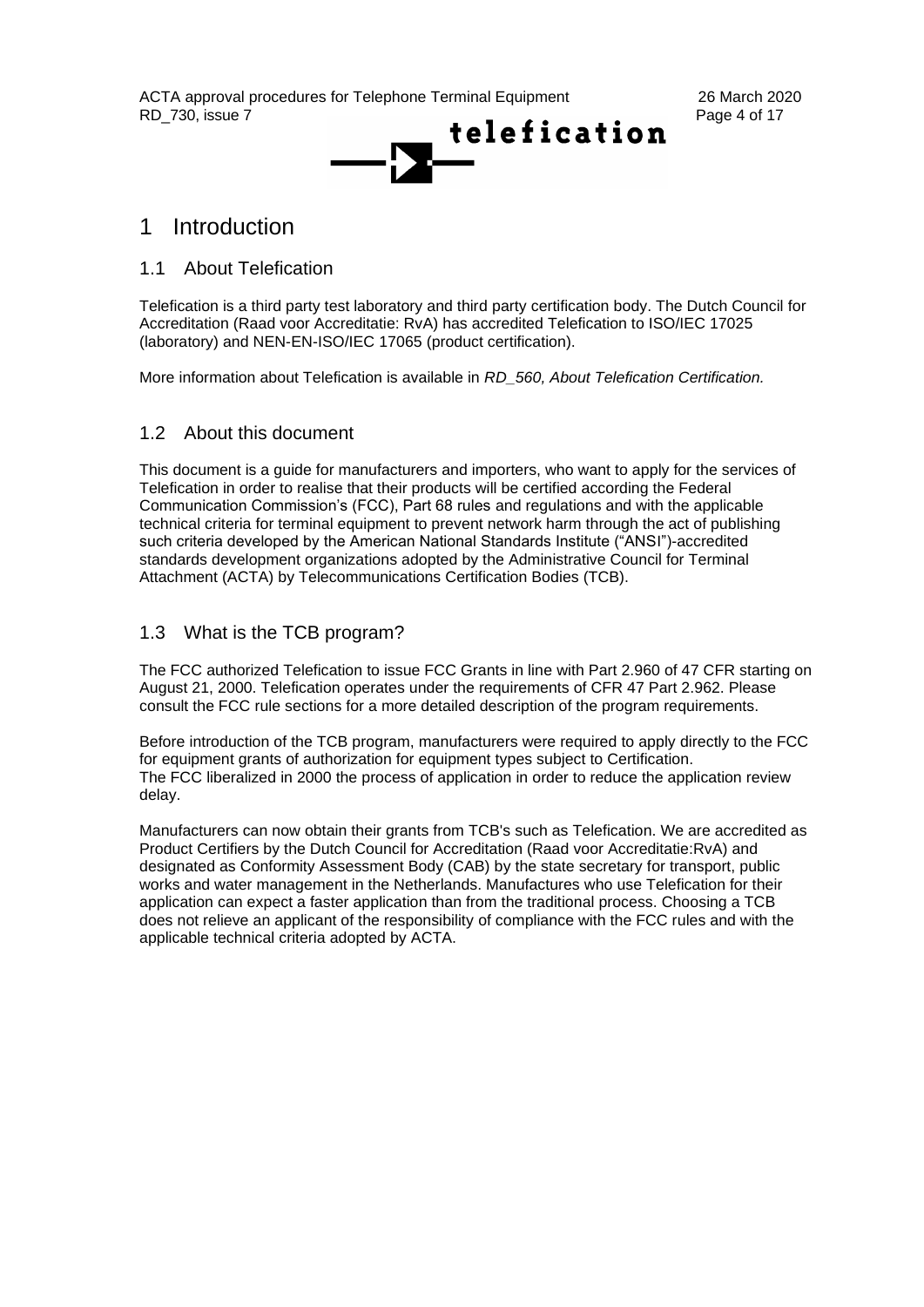

## 2 Rights and restrictions of the TCB-Scheme?

Manufacturers of Telephone Terminal Devices that require a Registration in the ACTA database prior to marketing of their device in the United States can use a TCB.

Manufacturers have to submit Certification and Registration applications for processing to a TCB like Telefication instead of the ACTA.

What is beyond the scope of a TCB:

1. Grant a waiver of the rules.

2. Revoke a grant after 30 days.

3. Take enforcement actions.

4. Authorize a transfer of control of a grantee.

## 3 Telefication Scope of Designation

TCB's satisfying specific qualification criteria may certify equipment. Telefication may certify all kind of TTE. Questions regarding the TCB program should be directed to the TCB Council. Questions regarding a TCB's test methodologies, procedures, or application, should be directed to that TCB.

Current listing of TCB's is available from the ACTA web site. A Link to this-web site can be found on [http://www.telefication.com](http://www.telefication.com/)

TCB's must provide the following information to ACTA for all types of filings (*i.e.,* original, modification, notice of change, or re-approval) to allow input to the database of approved equipment maintained by ACTA:

1) **Fee**.

2) **Copy of Certification:** A copy of the certification granted to the Responsible Party by the TCB must be submitted with each filing.

3) **Product Information:** All relevant information specified in paragraph 6 of this document. Terminal Equipment Details must be provided. The extent of information submitted will depend on the type of filing (*i.e*., original, re-certification, modification, etc.).

4) **List of Authorized Submitters:** Unless previously submitted and on file, a list of personnel authorized to file on behalf of the TCB must be provided.

Information must include Company Name, Address, Phone Number, Name and Email address for each individual listed. Additionally, at least one (maximum of

three) individual(s) must be identified as a "Primary Contact". Primary

Contact(s) will be copied on all confirmation notices issued by the ACTA

Secretariat, and serve as the company representative(s) for ACTA issues.

5) **Indemnification and Liability Statement:** A statement must be included (from the responsible party) with each filing.

## 4 Test Data

Telefication will review the submitted data in order to determine if the sample is compliant.

Applicants are responsible for ensuring the accuracy and relevance of the test data and are free to choose the testing facility. In case no test data is submitted of a sample, additional test data will be requested.

When submitted test data remains questionable, then Telefication may request a sample of the product for review.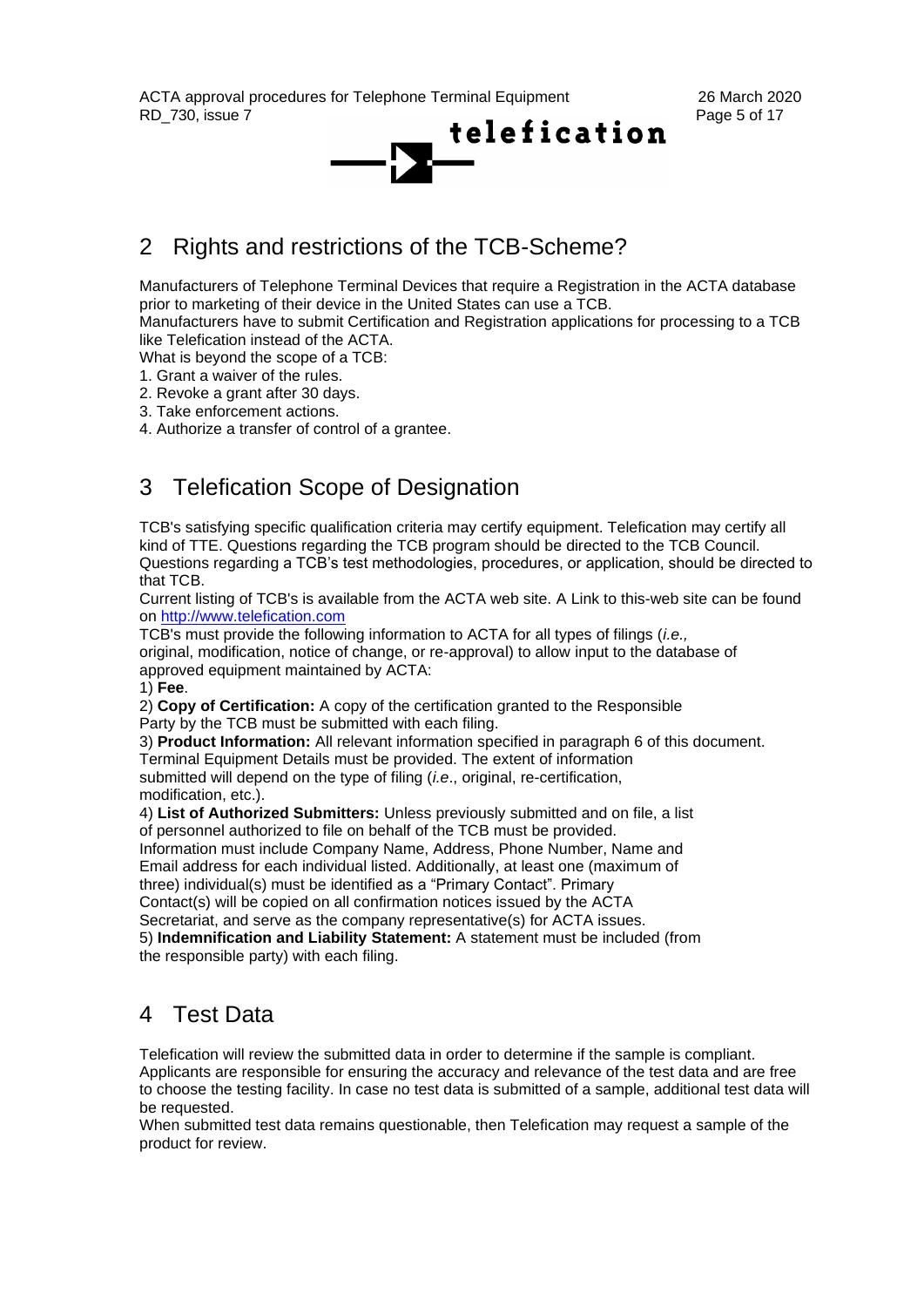

## 5 Test Laboratory Requirements

Under TCB certification approach, TCB's must be accredited by the U.S. National Institute of Standards and Technology (NIST), or equivalent body for TCB's located outside the U.S.A. Test laboratories contracted to test terminal equipment for

compliance with the TTE technical criteria need not be accredited. However, responsible parties should always use competent test labs. Specifically, test labs should be:

- Knowledgeable and experienced with Part 68, TIA-968 requirements.

- Knowledgeable with Rationale and Measurement Guidelines and terminal equipment testing methodology in TIA/EIA/TSB-31-C. TSB-31-C is a useful reference for TTE test methodologies (see miscellaneous reference list, paragraph 2.3).

Additional credentials, such as NVLAP, A2LA, or ISO/IEC 17025 accreditation, may also prove useful in assessing the competency of a test laboratory.

Furthermore, the Responsible Party must obtain a description of the measurement facilities and the test plans employed by the test lab, and retain this information on file for future reference (see FCC rules in Section 68.346). The ACTA may require that certain information is included in this description. A copy of this description should also be included with every test report (see paragraph 6.6 of this document).

## 6 Required Application Information

After completion of the review, Telefication will submit the electronic application files to the ACTA. To avoid delay, Telefication requires submitting your application in the format required by the ACTA database. Files submitted in Acrobat PDF format are preferred. Files in MS-WORD, jpg are also accepted.

In case the files are in a different format please contact Telefication.

An application must consist the follow files/documentation:

- TTE Submission Form
- Responsible Party Code
- Letter of authorization;
- ID Label Info (Product Identifier);
- US Agent for service;
- Internal Photos:
- **External Photos;**
- Test Report;
- Schematics;
- Block Diagrams;
- User's manual;
- Parts List/Bill of Materials:
- Indemnification and Liability Statement.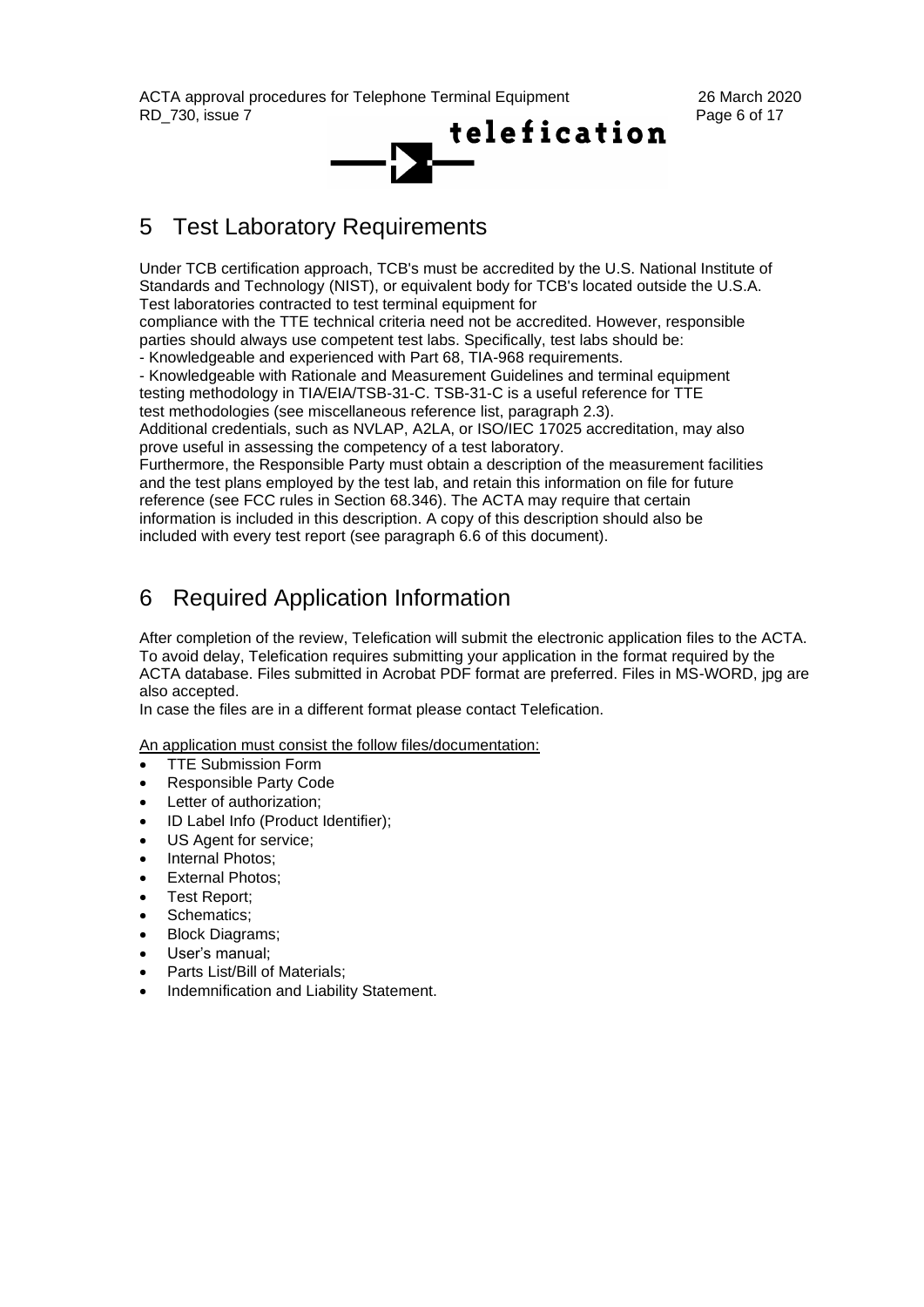

## 6.1 Responsible Party Code

The ACTA-specified Responsible Party Code (RPC) is a unique identifier assigned to the Party responsible for terminal equipment. Historically, the FCC Common Carrier Bureau (CCB), now called the "Wire line Competition Bureau", referred to this code as an Applicant or \*Grantee Code. Codes previously assigned by the FCC CCB, therefore, remain valid and, unless otherwise warranted, may continue to be used. A new RPC is needed:

- When the Responsible Party does not have an RPC or FCC Common Carrier Bureau Grantee Code.
- When it is required for a partial transfer of ownership.

The assignment of the FCC Grantee Code may be obtained either electronically or by submitting a paper request. A paper request consists of a letter of request, an FCC Form 159 "Remittance Advice" and payment. Services and requests for FCC actions that are subject to a fee can be found in the Fee Filling Guide. The Guide contains a copy of FCC Form 159, FCC Remittance Advice Form and instructions on its use. The Fee Filling Guide can be obtained from the FCC website. A Link to this web-site can be found on [http://www.telefication.com](http://www.telefication.com/)

### 6.2 Letter of authorization

If the applicant is another party than the approval holder must submit a letter of authorization. The approval holder must sign this letter.

In this letter the approval holder declares that the applicant is authorized to complete and sign all concerned documents, needed for the application for approval on behalf of the approval holder.

## 6.3 ACTA Product Label

All devices authorized under the above authorization procedures are required to display an identification label/plate showing the ACTA Product label:

#### US: aaaeq##xxx

- aaa Responsible Party Code (RPC)
- eq Equipment Code
- ## AC Ringer Equivalence Number (REN)
- xxx Product Identifier

The responsible Party shall define the Product Identifier.

*(At least one and up to nine alphanumeric characters, including one or more dashes (-) if desired. A dash shall not appear as the first or last character nor shall the identifier consist entirely of dashes).*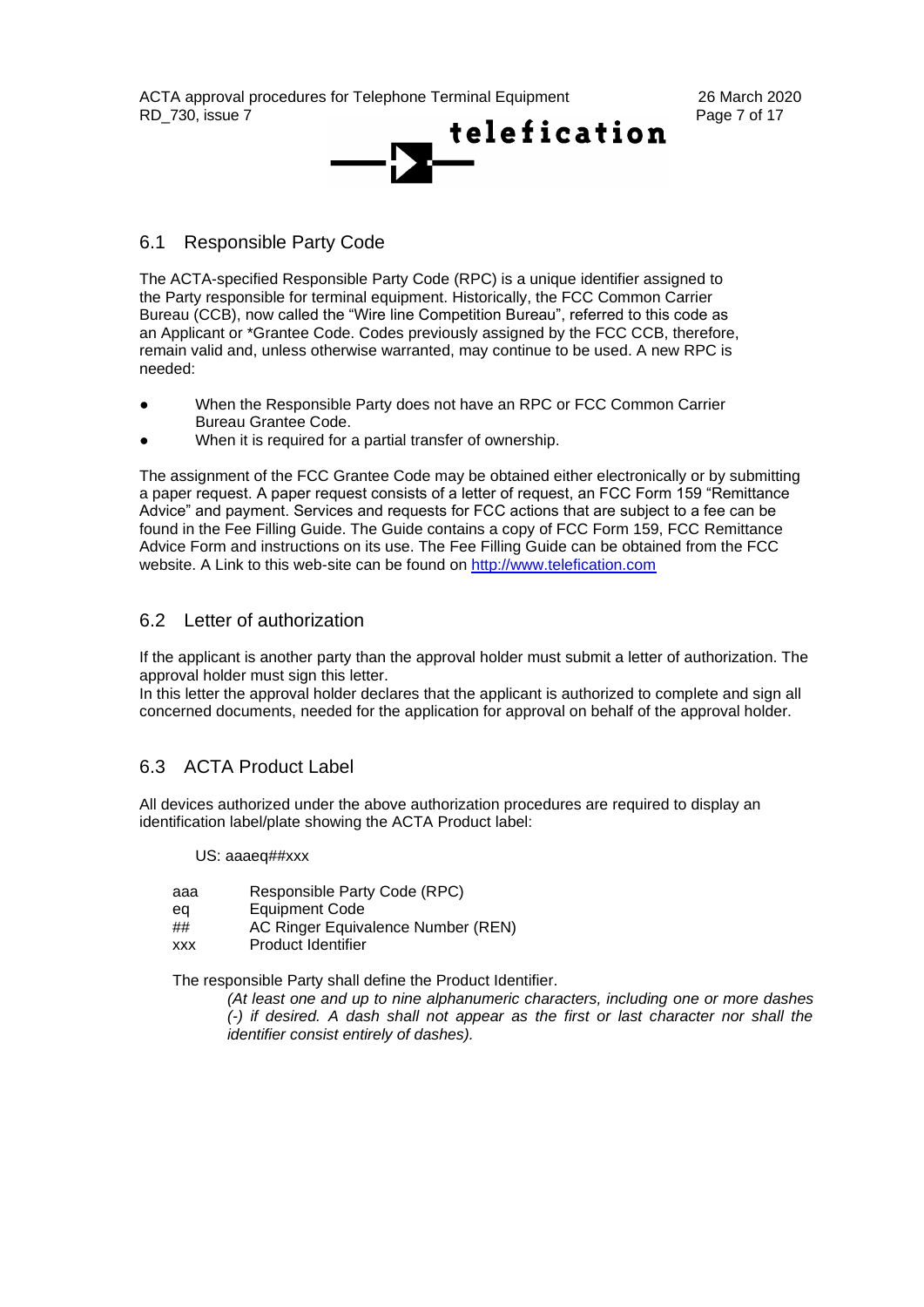

## 6.4 US Agent for service

The certification will not be processed without an Agent for Service. The Responsible Party must designate an agent for service of process that is physically located within the United States. The Agent for Service is an entity upon which service may be made of all inquiries, orders, decisions, and other pronouncements of the FCC in any matter before the FCC. Responsible Parties must identify an agent (or department designation), business address, phone number and, if available, TTY (teletypewriter) number, facsimile number, and Internet E-mail address.

## 6.5 Photos

- Internal photos: Good quality (1M pixel or greater) showing the inside of the product and BOTH sides of all printed circuit cards.
- External Photos: Good quality (1M pixels or greater) showing the exterior of the product from all sides.

## 6.6 What is in the Test Report

At a minimum, the test report should contain (see FCC rules 47CFR Part 68, section 68.326a):

a) A description of the product, including the relevant technical specifications.

b) All relevant diagrams, schematics, parts lists, and photographs.

c) Test results showing compliance with the applicable technical criteria.

d) A detailed explanation of the testing procedure used.

e) The identity of the testing facility used, including its name, address, and telephone number, and any other relevant contact

## 6.7 Block Diagrams and Schematics

- Block diagrams: A block diagram showing the main parts in the device.
- Schematics: A schematic diagram of the device. Schematics must be formatted as U. S. or E.U. size.

## 6.8 Product and OEM products

### *Product*

A product is equipment that is unique in its construction.

A product may be marketed as a variant, however all of these variations need to be assessed by Telefication. OEM products and product variants can be added to the register and to the Certificate of Compliance if they comply with the following conditions.

### *OEM product*

One may market the same product under different type designations and/or trademarks. The products are 100% identical, in construction, hardware, software and physical outlining (OEM = Original Equipment Manufacturer).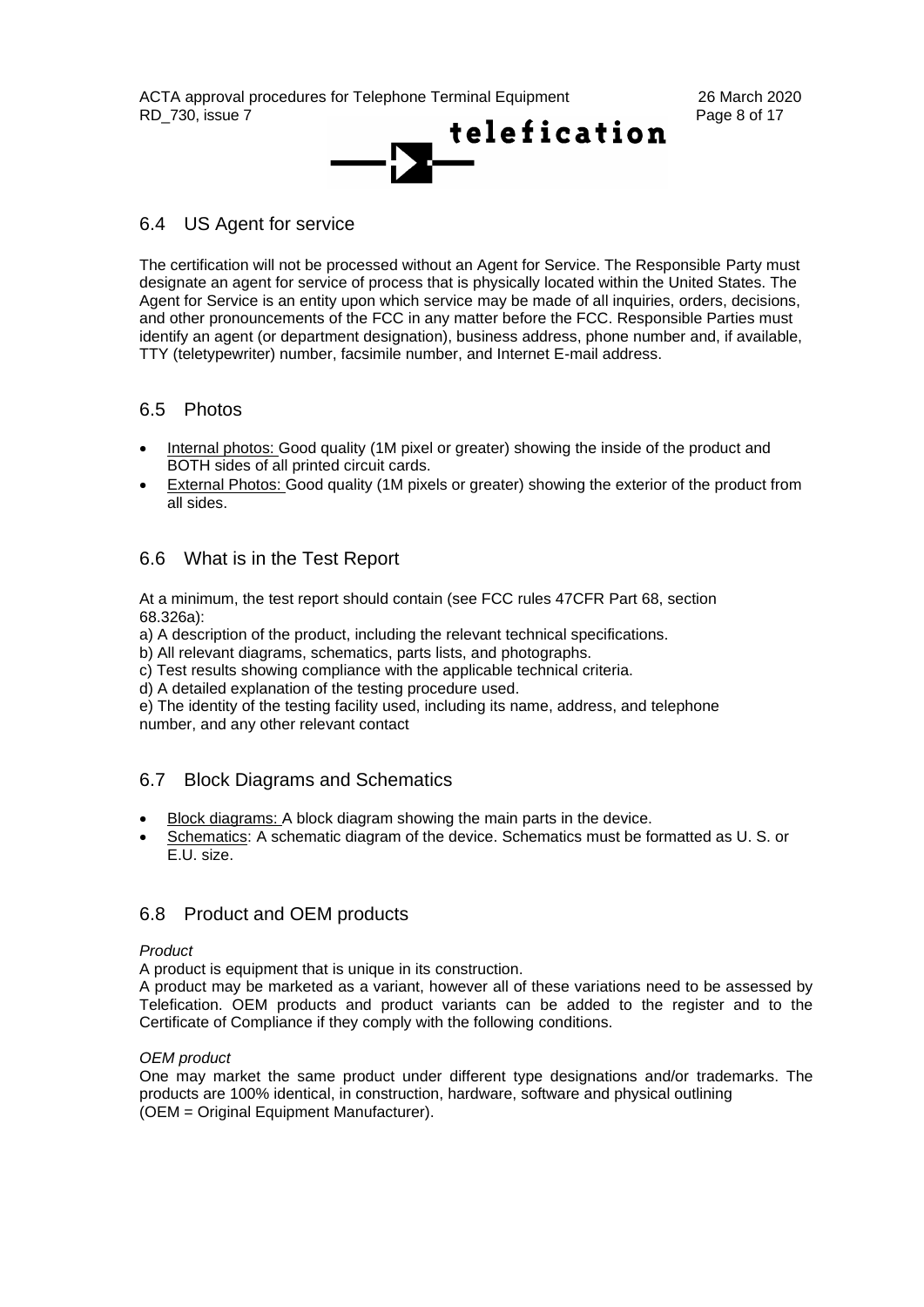

## 7 Conformity assessment procedures

The procedure is described in detail in the following sections.

## 7.1 Flow diagram



*Figure 1: The assessment procedures*

In the Type-examination procedure, Telefication assesses whether the product conforms to the requirements. The assessment is generally based on test reports and the technical documentation.

## 7.2 Declaration and statement

After the type-examination Telefication will generate the *Indemnification and Liability Statement*. The approval holder or the authorized applicant shall sign this document.

The *Indemnification and Liability Statement* is a document in which the Responsible Party shall indemnify and hold harmless the ACTA, its members, affiliates, Secretariat and Sponsors, and each of their officers, directors, employees, participants, agents and representatives (the ACTA Parties), of and from any and all liabilities, losses, costs, damages, claims, suits or expenses (including reasonable attorneys' fees and costs) of any kind whatsoever, arising from or relating to the Telephone Terminal Equipment (TTE) or the Responsible Party or TCB Grant of Certification submitted to ACTA in connection therewith.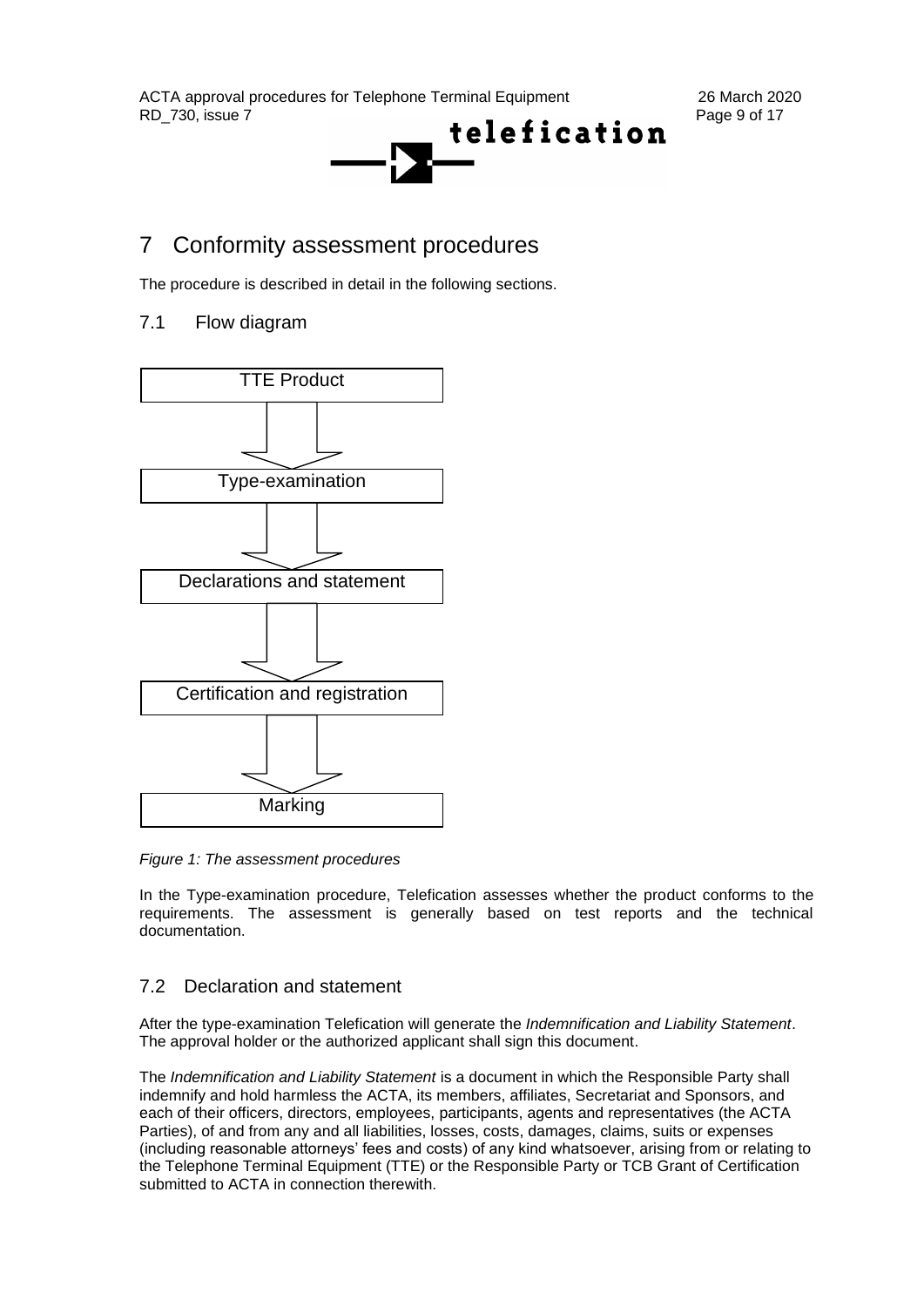

The responsible party shall acknowledge and agree that the ACTA, and the ACTA Parties shall not, and do not, assume, and expressly disclaim, any and all liability, responsibility and obligation in connection with any loss, damage or claim arising from or relating to, in any way, ACTA's inactions or actions relating to publication, distribution or other use of any information relating to or concerning the TTE, including without limitation in connection with any claims or liabilities sounding in contract, tort (including negligence or strict liability), or otherwise, and in no circumstances shall ACTA or the ACTA Parties be liable for any loss of profits, loss of use, loss of production, loss of goodwill, or incidental, direct, indirect or consequential damages of any kind.

## 7.3 Certification and registration

When all above-mentioned letters, documentation, test reports and statements have been assessed by Telefication and are in compliance with the ACTA rules and regulations, Telefication will issue her certificate for the equipment. On the same day the electronic filing with the ACTAwebsite will be started.

After successful uploading the "Grant of registration" will be issued by ACTA.

This means that from this point on the "grant-holder" is entitled to bring the equipment on the market.

The "Grant of registration" is an official public ACTA document which can be seen on the ACTA website. A Link to this web-site can be found on [http://www.telefication.com](http://www.telefication.com/)

## 7.4 Termination (expiration), reduction, suspension and withdrawal of **Certificates**

The certificates issued by Telefication under ISO/IEC 17065 accreditation can get a change in their active status, as published on the Telefication website, due to passing the expiry date, changes in the prerequisites for certification, when a non-conformity with the certification requirements is substantiated or when the client requests for changes. In RQ\_160 is defined for the related possibilities e.g. termination, suspension and reduction which action must be taken and how these actions have to be performed.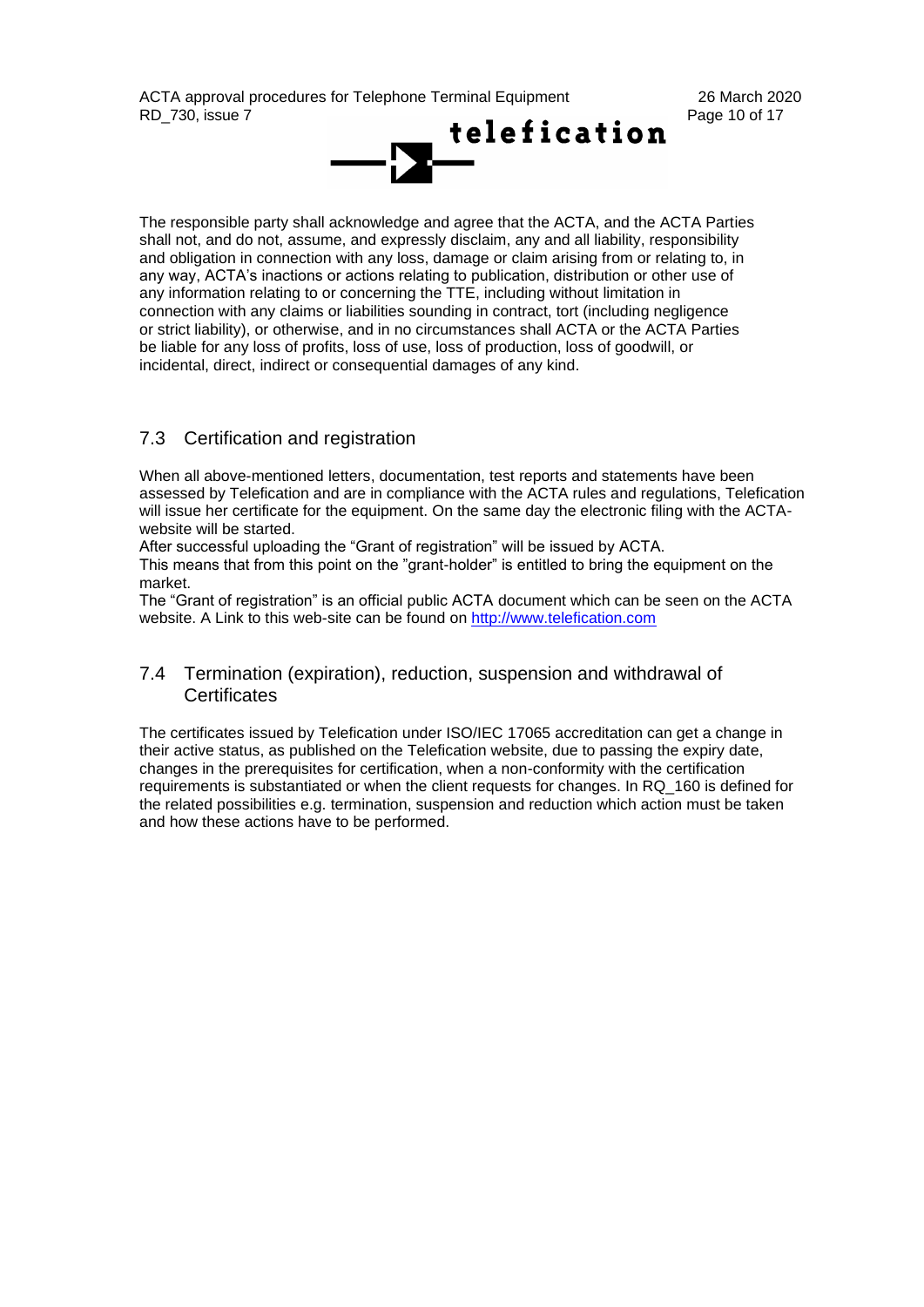

## 8 Modifications to Certified Product

8.1 Types of modifications

One or more of the following types of modifications may be involved.

#### *Modifications of an administrative nature:*

- Changes to the details of the certificate-holder;
- Addition of new OEM products;
- Re-certification applications

For these modifications "Notice" filing to maintain the ACTA database are required.

*Modifications of a technical nature or transfer to another party:*

- Modification of product hardware/software;
- Change of manufacturer/certificate-holder;

For these modifications "Re-certification" is required and results in a **new product identification number.**

## 8.2 Changes to the details of the certificate-holder

In this case, the certificate-holder remains the same, but there are changes, for example, to his address, fax number or telephone number. The certificate-holder should inform Telefication of the administrative changes as quickly as possible.

#### *Comments*

This modification does not affect the Type examination. Telefication will record the new details to the content of the ACTA-maintained database of approved Part 68 products and send the applicant a confirmation, which should be kept with the Certificate of Equipment Registration. Certificates already issued remain valid.

## 8.3 Addition of new OEM products

*Addition of a type designation and/or trademark* means that the hardware or software remains unchanged but the type designation and/or trademark are different. This applies to OEM products.

The certificate-holder shall notify Telefication in writing of the type designation and/or trademark and declare that the new type(s) are identical to the already certified type.

An *Addition to the certificate* will be issued to the certificate-holder. All the relevant type designations and/or trademarks are listed in an annex to the Certificate of Equipment Registration.

## 8.4 Re-Certification

Re-certification applications are required for limited cases requiring the processing of a new filing. They can include:

(a) Changes in the network address signaling code (*e.g.,* changing from a T to an E), for products using the historical FCC Registration Number format;

(b) Establishing a new classification for equipment (*e.g.,* a change to a MF classification based on a previously approved KF system);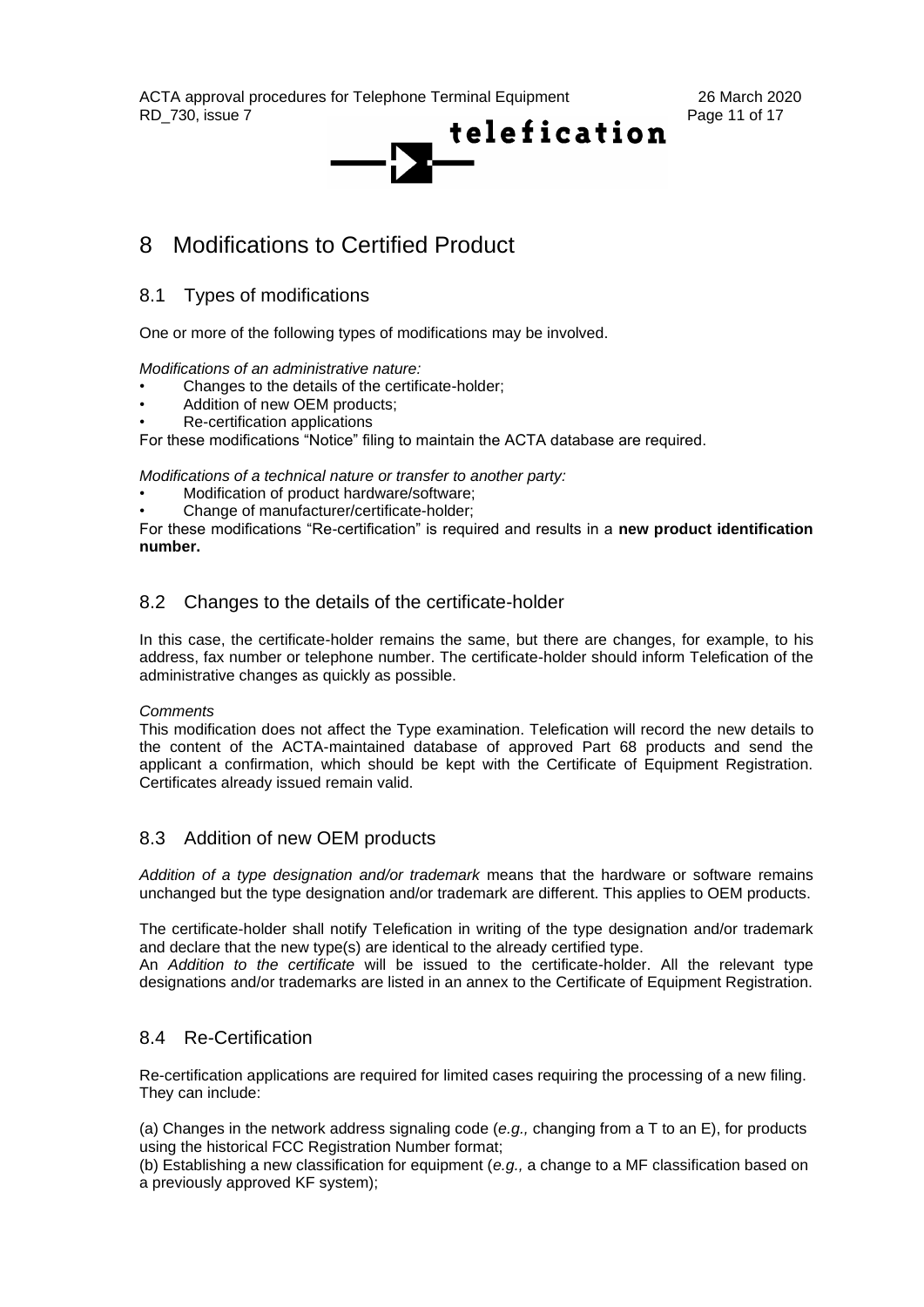

(c) Adding a new manufacturer; when manufacturing/distribution rights are transferred to another party;

(d) When a vendor wants its own product identification number for marketing reasons (with permission of the original responsible party)

(e) When changing from the FCC Reg. number format to the ACTA "US" number format. Note: Re-certification/Re-approval filings result in a new product identification number. Products using the historical FCC Reg. number will be required to change over to the ACTA "US" number.

## 8.5 Modification of product hardware/software

This means that product hardware and/or software are modified in a way that affects, or may affect, conformity with the technical requirements.

#### *Comments*

The product must be subjected to (additional) tests. The additional test report(s) and all other supporting documentation are submitted to Telefication together with a modification application.

The manufacturer or importer draws up a new Suppliers *Declaration of conformity (to type)* and sends a copy to Telefication. Telefication issues an *Addition to the Certificate of Compliance*.

## 8.6 Change of certificate-holder

The Certificate of Compliance is drawn up in the name of the certificate-holder and is not transferable without the intervention of Telefication. The name of the certification-holder can, however be changed, in which case the new certification-holder automatically assumes all the responsibilities and obligations applicable under the issued certificate in question.

#### *Comments*

The original holder of the certificate(s) must notify Telefication in writing that the product shall be transferred to the name of the new certificate-holder. All the type designations and certificate numbers to which the transfer applies should be listed.

The new holder of the certificate(s) shall inform Telefication in writing that he is taking over the certificate(s) in question, and should list all the types and certificate numbers. He shall also declare, and if necessary demonstrate, that he will fulfil all the responsibilities and obligations applicable under the original certificate. The new certificate-holder draws up a Declaration of Conformity for each type and sends a copy to Telefication.

If the new certificate-holder demonstrates that he meets all the relevant requirements, Telefication will issue an *Addition to the certificate of compliance*, in which the details of the new certificateholder are stated.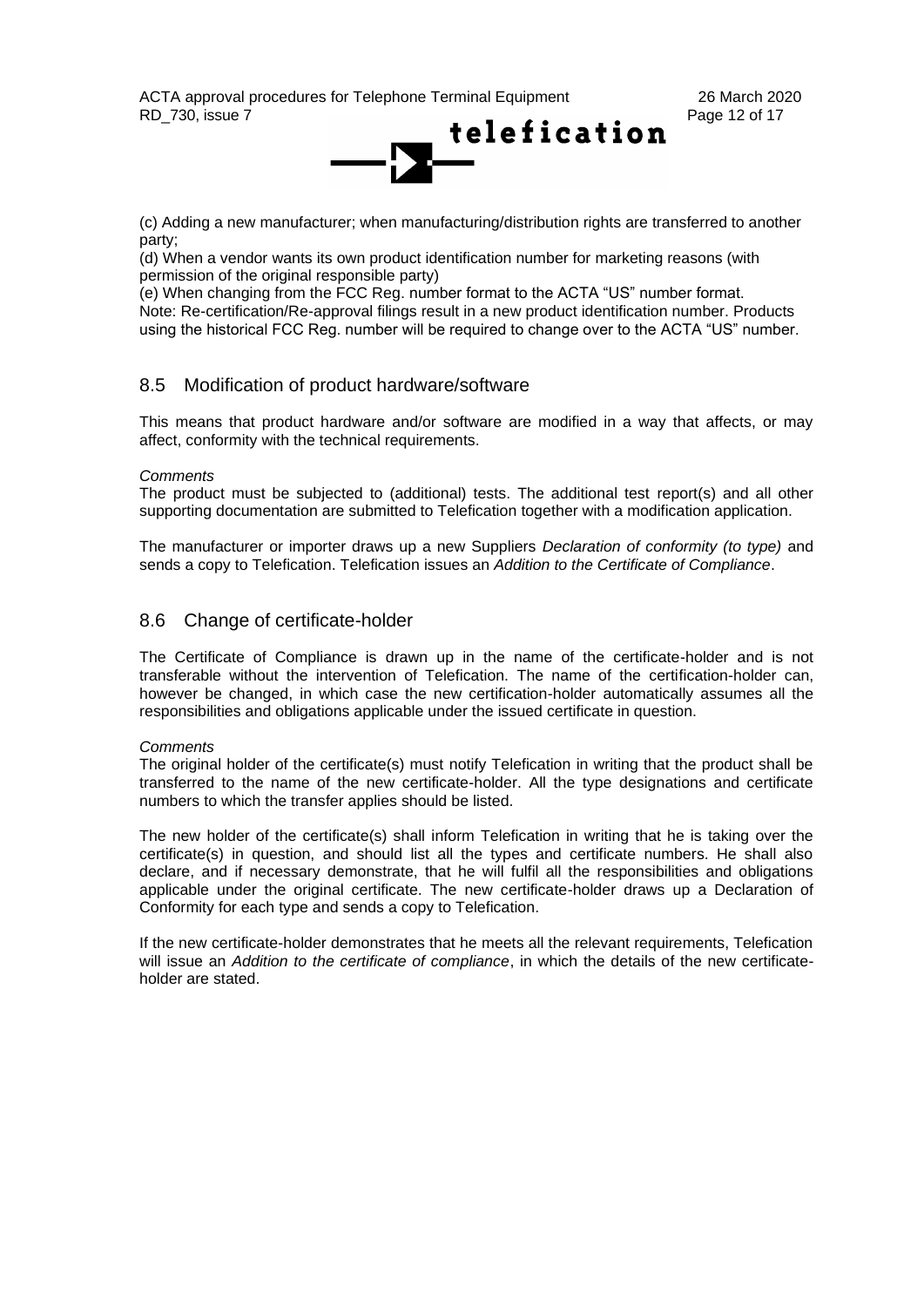ACTA approval procedures for Telephone Terminal Equipment 26 March 2020<br>RD 730. issue 7 Page 13 of 17



## 9 Mark for certified products

All approved products must be marked with the ACTA Product-labeling number (see paragraph 6.3 of this document):



*Figure 3: example mark* 

## 10 Information about complaints

The certification holder of the certified products should keep a record of all complaints made known to the approval holder relating to a product's compliance with requirements of the relevant standard and to make these records available to the certification body when requested. In case such complaints and any deficiencies found in products or services that affect compliance with the requirements for certification, appropriate action should be taken.

## 11 The public available information

Application to this certification scheme entitles Telefication to make the following information available to any third party via the World Wide Web or any other means:

- − Name of certificate-holder;
- − Certification/registration number;
- − Name of manufacturer;
- − Name of trademark;
- − Name(s) of product type (type designation);
- − List of standards tested.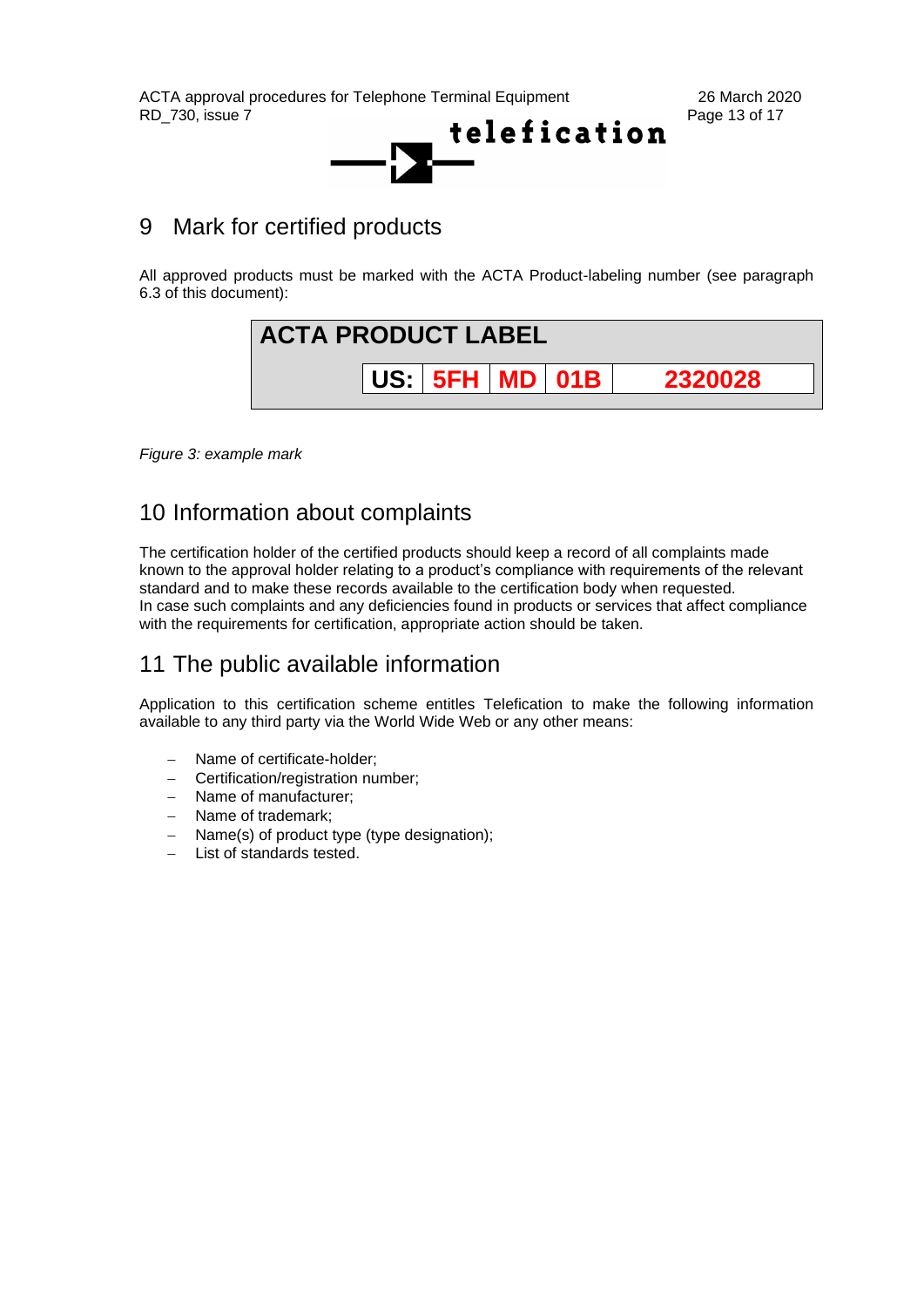

## Annex A: Abbreviations and paraphrases

### **Accreditation**

Accreditation means assessed by a member of the European co-operation for Accreditation (EA) or by an organisation with a Multilateral Agreement signed with the EA. An accredited laboratory is fulfilling the requirements of ISO/IEC 17025.

### **ACTA**

The Administrative Council for Terminal Attachment of the United States of America.

### **ANSI**

America National Standard Institute

### **Authorised representative**

The person who, on the explicit (written) instructions of the manufacturer, acts on his behalf or for his account with respect to the obligations laid down by this certification scheme.

### **CAB**

Conformity Assessment Body

#### **CCB**

Historically, the FCC Common Carrier Bureau, mow called the "Wire line Competition Bureau"

#### **Certificate-holder**

The certificate-holder is the person to whom a certificate is granted.

#### **Certification**

A procedure whereby a third party gives written assurance that a product, process or service conforms to specified requirements (ISO/IEC Guide 2: 1991).

#### **Conformity assessment**

Systematic examination of the extent to which a product, process or service satisfies further specified requirements (ISO/IEC Guide 2: 1991).

#### **FCC**

Federal Communications commission of the United States of America

#### **Manufacturer**

The manufacturer is the person responsible for designing and manufacturing a product.

#### **OEM products**

A certificate-holder may market the same product under different type designations and/or trademarks. One certificate is issued for the product in which all the relevant type designations and/or trademarks are listed. (OEM = Original Equipment Manufacturer.)

#### **RPC**

Responsible Party Code is a unique identifier assigned to the Party responsible for telephone terminal equipment.

#### **REN**

Ringer Equivalent Number

#### **RvA**

Raad voor Accreditatie (The Dutch Council for Accreditation).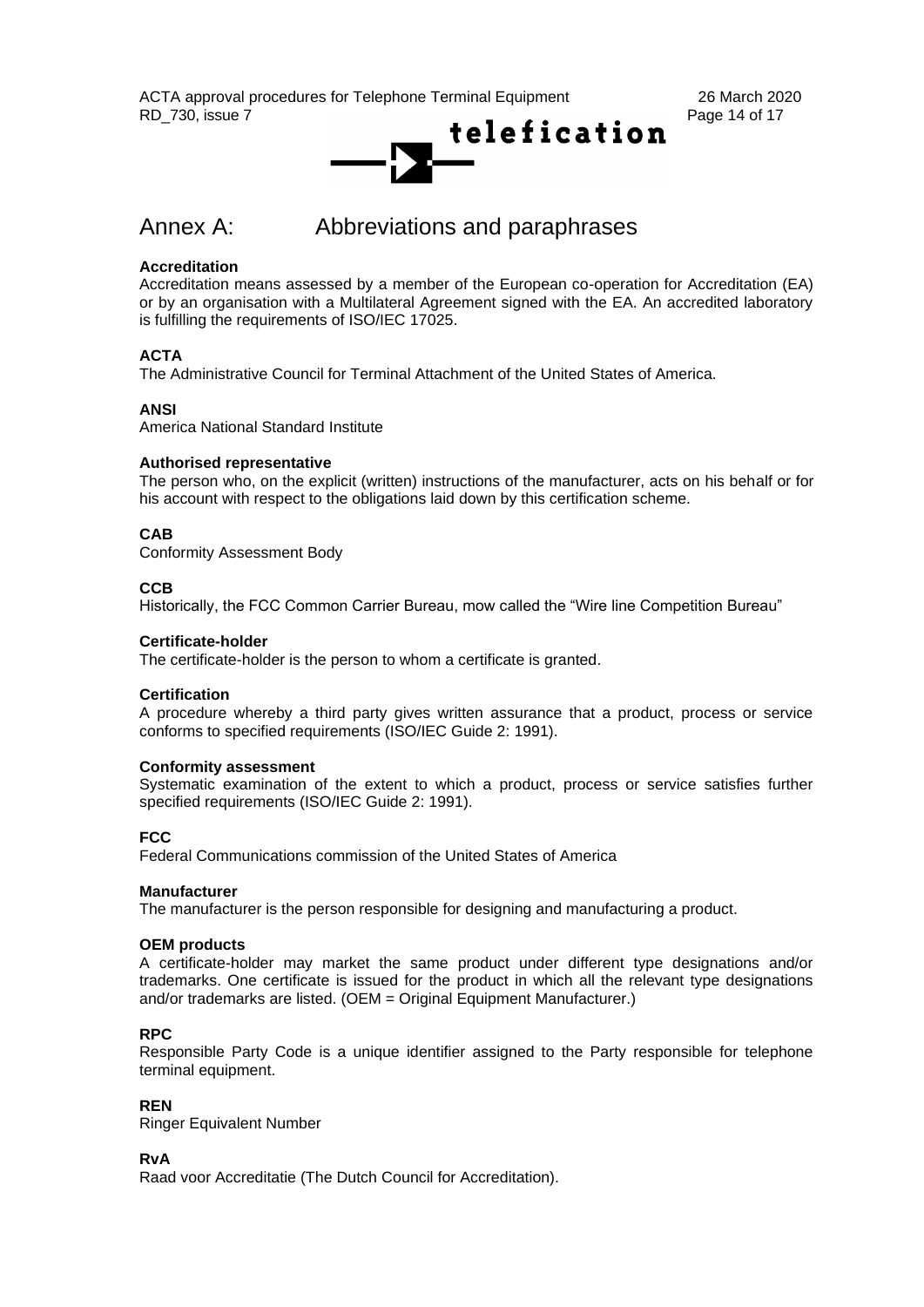ACTA approval procedures for Telephone Terminal Equipment 26 March 2020<br>RD 730, issue 7 Page 15 of 17



### **Standard**

A standard is a technical specification drawn up by a recognised standard organization.

#### **TCB**

Telecommunication Certification Body.

#### **Telefication**

Certification services of Telefication – Third party certification body accredited by The Dutch Council for Accreditation (Raad voor Accreditatie: RvA).

### **TTE**

Telephone Terminal Equipment.

#### **Trademark**

Trademark refers to the generic (brand) name under which a product is marketed.

#### **Type designation**

Type designation refers to the unique name under which a product is marketed.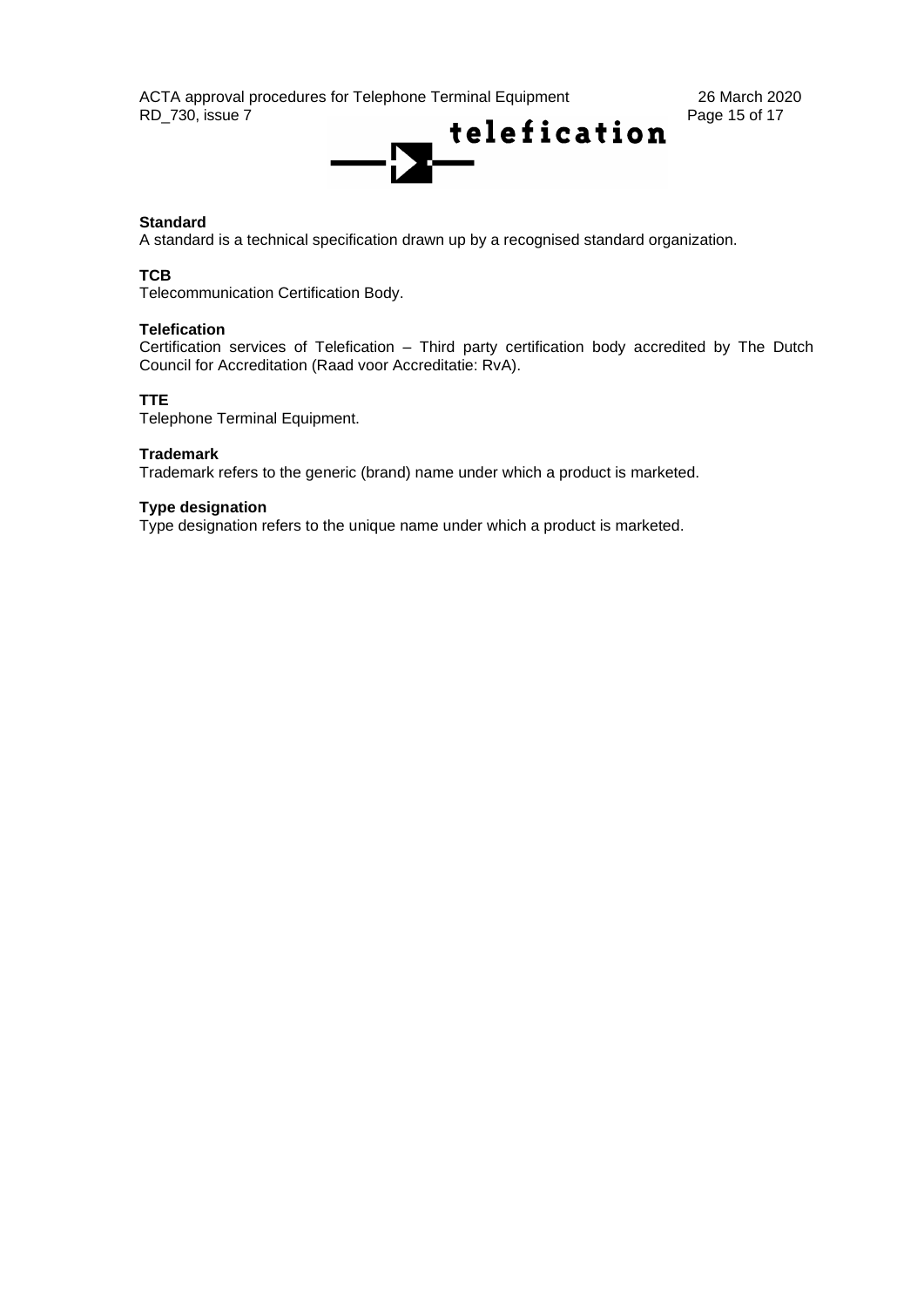ACTA approval procedures for Telephone Terminal Equipment 26 March 2020<br>RD 730, issue 7 Page 16 of 17



## Annex B: Forms and documents

#### **General**

Several forms and documents are available to assist you in applying for product certification. The list below covers the most important documents relevant for this certification scheme.

- **RD\_730** ACTA approval procedures for Telephone Terminal Equipment (this document)
- **RF\_730** General application form
- **RD\_560** About Telefication Certification
- **RF\_160** Letter of Authorization
- **RF\_733** Indemnification and Liability Statement
- **RQ\_160** Termination (expiration), reduction, suspension and withdrawal of Certificates

Telefication can provide you with original copies of these forms, but you may also use photocopies or printouts obtained from the web-site: http://www.telefication.com